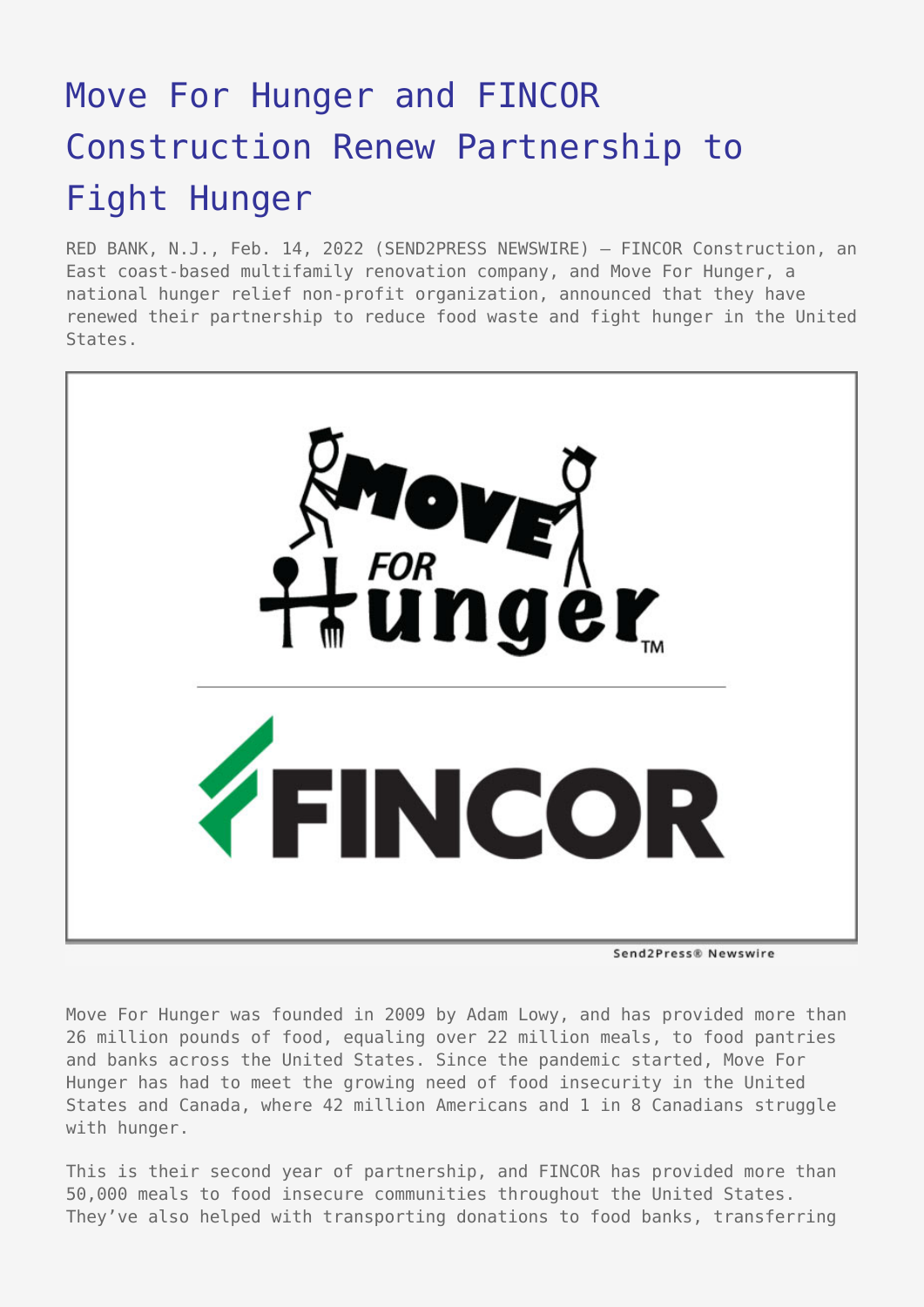more than 1,900 pounds of food in 2021.

"We partnered with Move For Hunger because we pride ourselves in giving back to the community," said Michael Finn, President of Fincor Construction, Inc. "The morale of our nation has suffered and is suffering due to the global pandemic. Move For Hunger has allowed us to give back to the community to the people hit hardest. It was really a no-brainer to partner with Move For Hunger. Food waste is a travesty with so many people that go to bed hungry. Move For Hunger has made it easy to get perfectly good, non-perishable food into the hands of those who need it most."

Move For Hunger has more than 1,000 moving companies as part of their mover network, with more than 4 million pounds of food, equaling over 3.5 million meals, collected and delivered by the program in 2021.

"Our partnership with FINCOR has been proven to be very beneficial," said Adam Lowy, Executive Director and Founder of Move For Hunger. "They've demonstrated their dedication to the fight against hunger through their partnership, and we're looking forward to what 2022 has in store!"

Through the support of partners like FINCOR Construction, Move For Hunger can continue to make a difference throughout the United States and Canada at such a pivotal point in time.

## **About Move For Hunger**

Move For Hunger is working to end hunger and food waste in America. 42 million Americans struggle with hunger while 35% of the food produced in this country goes to waste. By mobilizing moving companies, multifamily apartment communities, corporations, and volunteers, Move For Hunger has delivered more than 26 million pounds of food to food banks – providing 22 million meals for those in need.

Get your company involved by registering to hold a food drive, fundraiser, or team building opportunity. You can also simply make a donation to help end hunger. Visit Move For Hunger's website to learn more about their work at [https://moveforhunger.org/.](https://moveforhunger.org/)

## **About Fincor Construction, Inc**

Since 2004, FINCOR has renovated, repaired, and repositioned thousands of properties in more than ten different states from the Southeast through the Mid Atlantic and into the Northeast and New England. Operating specifically in the multi-family sector, we specialize in upgrading every aspect of facilities from leasing offices, common areas and fitness centers, to dog parks, playgrounds and California kitchens. Along with the facilities themselves, we are experts in individual and multi-unit improvements including Occupied Interior Renovations that provides full-apartment renovation without interfering with current tenants or incurring rent-loss.

## **MEDIA CONTACT:**